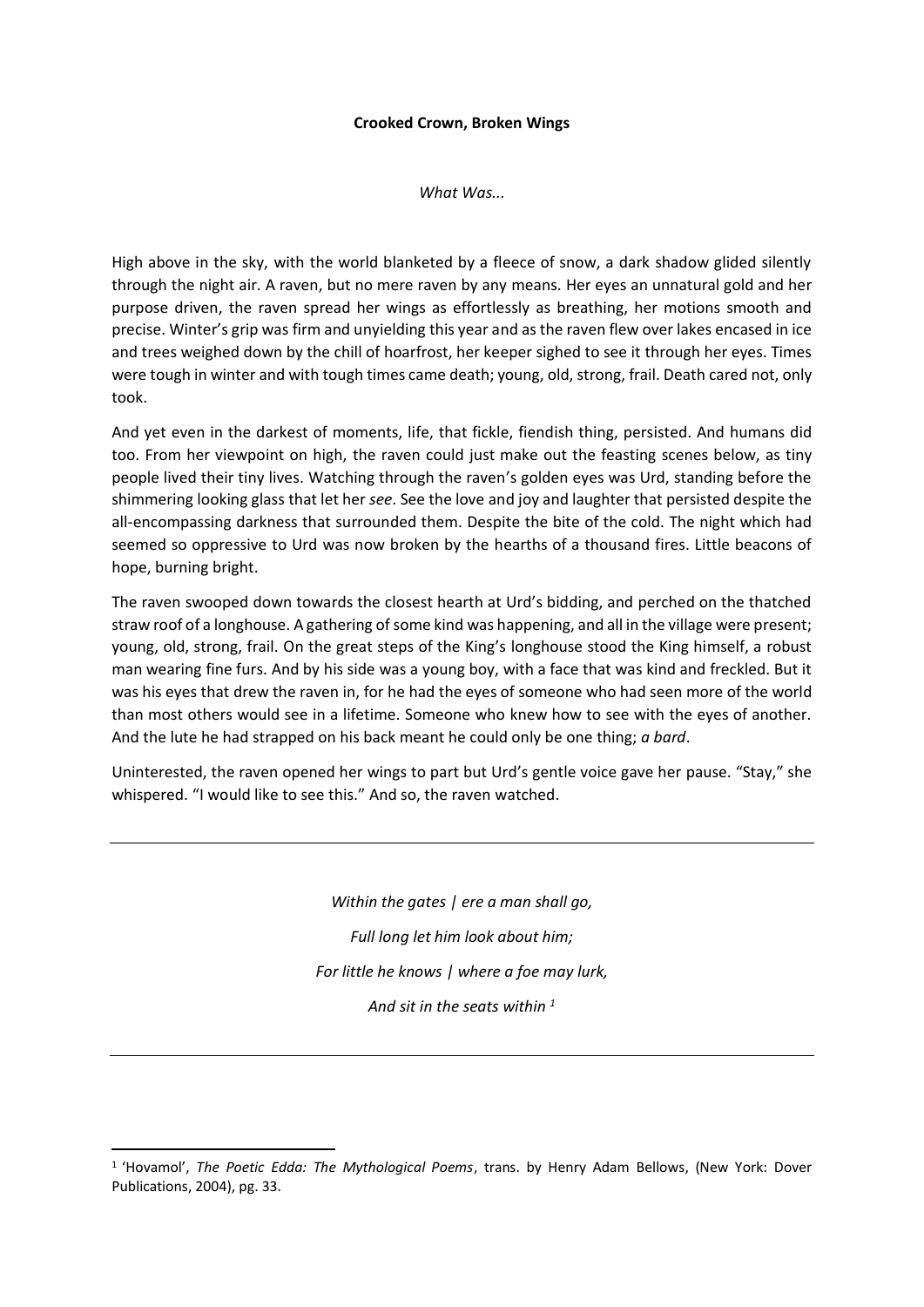"Friends, family and loved ones!" A voice boomed loudly over the excited chatter of the crowd and startled many ravens into taking flight. Except one. The golden-eyed raven stayed still on her perch atop the thatched straw roof, watching. She watched curiously as the people gathered all fell silent, eyes turning towards the source of the disruption. The raven's eyes followed theirs, allowing Urd to see too.

The King smiled happily at them all. "It gladdens my heart to see so many of us here tonight," he began, the crowd listening with rapt attention. "Winter has always been a time of great hardship for our people. A time where death stalks the land like a pack of wolves. A time when the sun does not show its face for fear of what it might see. A time when we lose so many and become so few." A sombre silence fell upon the crowd.

"But so too is winter a time when I see the best of our people shine through. Winter is when we come together, when we shoulder each others burdens and lighten our loads. It is when we feast and drink and sing so that we may feel connected, in love and warmth. And so much of it is possible because of one person." The King turned to his right, where the Bard still stood. The Bard, for his part, did not react to this, save from a smile towards the crowd, but Urd could see the surprise in his eyes as clear as a cloudless sky.

"Bard," the King said, as he beckoned the young man forward, and Urd watched the King's hand clasp the Bard's shoulder once they stood side-by-side. "I call you forward to thank you for all you have contributed, both to this feast and to our lives. A bard's role is no simple feat. While I may govern our people, it is you who we have to thank for remembering our heritage and culture. You recite to us our history; you teach our children and you give us music so that we might be more connected to one another. You help us celebrate what we have and remember what we have lost. You remind us of where we came from and where we are going. And that is why I want to thank you for all you have done." The King turned to his other side, accepting the wooden tankard being offered to him. He pressed one into the Bard's hand, as the crowd turned to the servers and took a tankard as well. The King raised his flagon, the crowd following suit.

"A toast!" He called out. "To every song and epic that you have composed," he said to the Bard. "And to a hundred more! May they never stop being sung!" The raven took flight as the crowd started to cheer and the Bard stepped forward to perform. She flew over the feasting people, all laughing, dancing, singing. The Bard performed and the King watched it all with a smile on his face. Urd smiled too. She started to weave this new reality, one that celebrated life and light and music. Yet when she tried to spin the thread, the needle caught, drawing blood from her finger.

And with a sinking heart, Urd knew this would not last.

*By the pricking of my thumbs,*

*Something wicked this way comes <sup>2</sup>*

<sup>2</sup> William Shakespeare, *Macbeth*, ed. by Roma Gill, (Oxford: OUP Oxford, 2009), Act 4, Scene 1, pg. 63.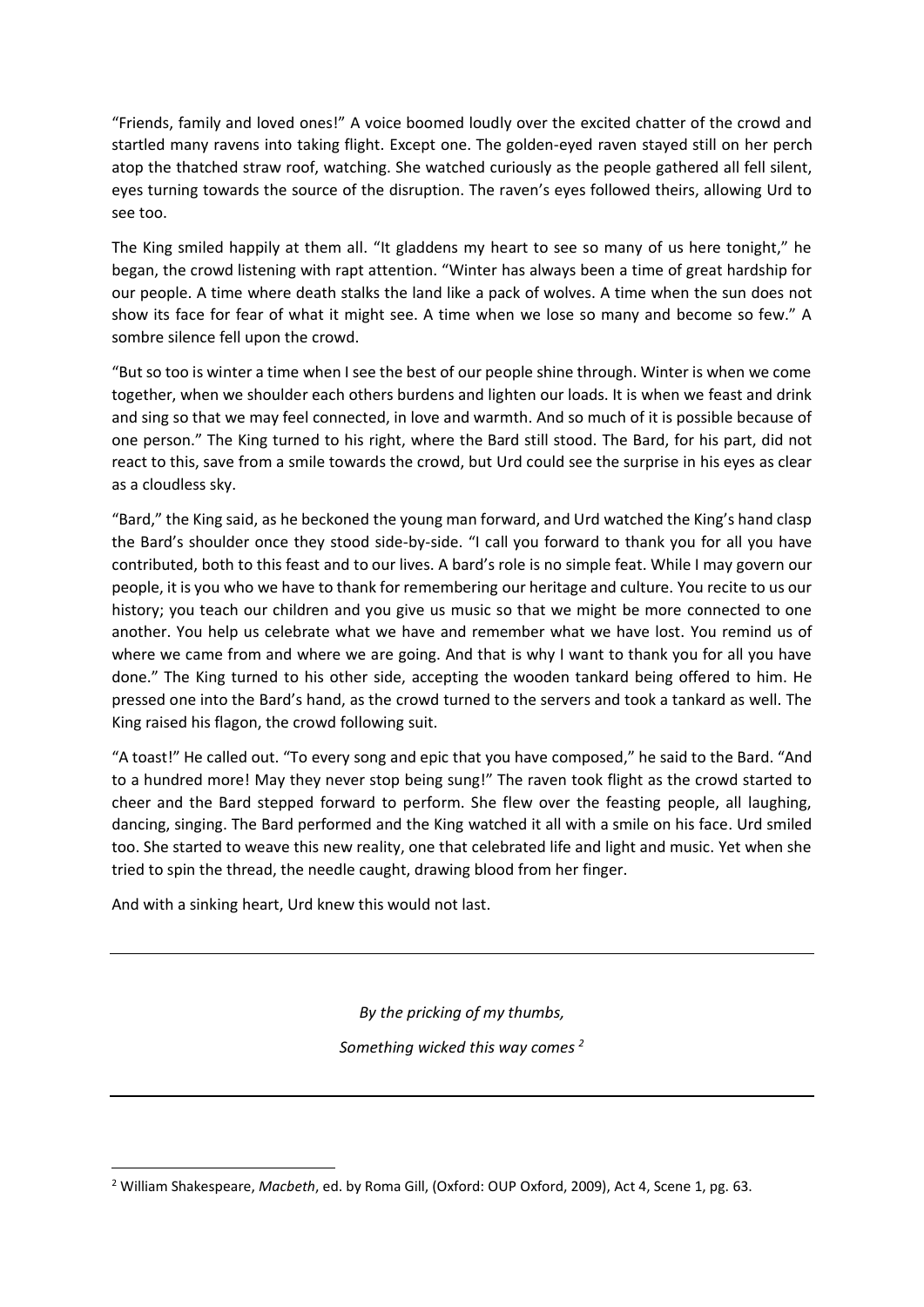## *What Is...*

The golden-eyed raven flaps her wings over the vast city. Centuries have passed since Urd was her handler and now it is Verdandi who tends to her every whim and gazes at the world through her eyes. A world that is becoming more and more silent. It starts slowly, like most things do. There is no big sign saying 'THIS IS WHAT WE ARE DOING', not yet. Wars are waged and fought, won and lost. Empires rise and fall, inventions created. New eras are ushered in to the sound of innovation and the deep desperate human desire to push forward. Her raven watches it all with cool detachment but Verdandi cannot, *will not*, do the same. Her loom sits by her side, waiting.

> *The sun turns black, | earth sinks in the sea, The hot stars down | from heaven are whirled; Fierce grows the steam | and the life-feeding flame, Till fire leaps high | about heaven itself <sup>3</sup>*

She watches as new technology takes over the world, as science develops and strains to understand the universe and all that is in it, as humans save lives, and change everything she thought she once knew. She watches too, as kings change and become even more focused on what they can get rather than what they can give. She seesit with bards as well, the call to fame and the chance of the limelight. And slowly, but surely, the world becomes a very different place than what she has seen before.

*I saw for Baldr, | the bleeding god,*

*The son of Othin, | his destiny set <sup>4</sup>*

It continues quietly. The raven sees it happening all around her. Some redirected funding here and there. The creative commissions that don't pay nearly as well as they should. The shift from government subsidy to private sponsorship, often only given to elite art organisations. The new bard who puts down her lute to 'get a real job'. The Iron Lady who does not see people, only means of making profit. The raven sees and the raven watches. The raven watches but it is Verdandi who weeps.

<sup>3</sup> 'Völuspá', *The Poetic Edda*, pg. 29.

<sup>4</sup> Ibid.*,* pg. 23.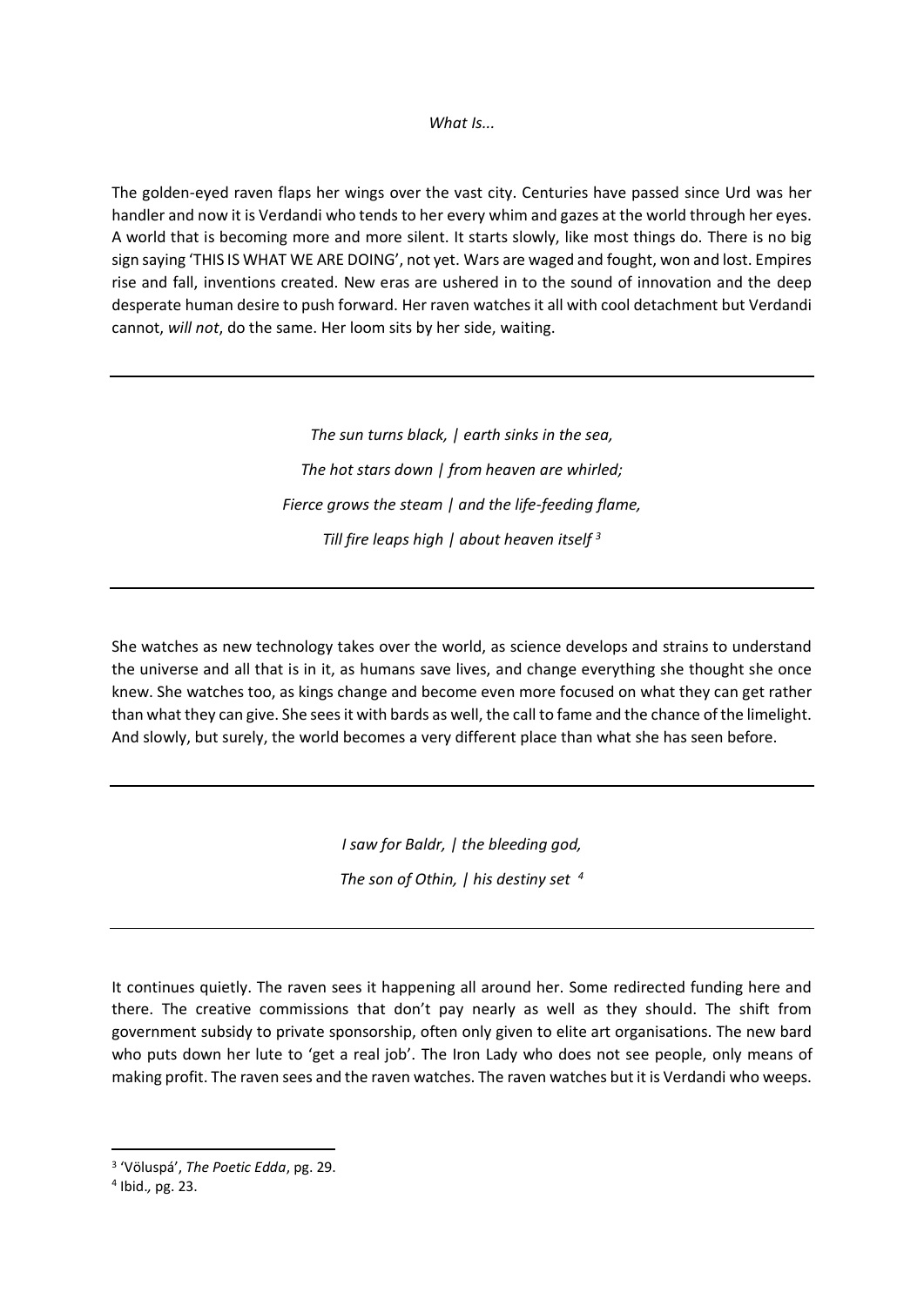*Do something*, she begs the King, the Bard, anyone, as the raven watches on. *Do anything*. Silence is all the answer she gets.

## *So, hold my hand,*

*Consign me not to darkness <sup>5</sup>*

"The problem with the beginning of the end," Verdandi muses aloud to the raven, as humanity ushers in a new millennium, "Is that you very rarely ever see it coming. More often than not, you don't even realise it's there until it is already gone. Maddening, isn't it?" The raven says nothing, only watches. Verdandi holds onto the hope that it will stop. That people will realise how much they need her Bard. That they will see why he is so important. She lets herself believe he will look at the world around him, one that no longer sees his value as a teacher, an advisor, an advocate for truth and expression. She hopes he will use his words, his *power*, to make it better, before it is too late. She doesn't think it could possibly get worse but she forgets how fickle life really is. The raven watches as the virus kills and decimates and takes, takes, takes, and Death does not care, only takes, takes, *takes*. And Verdandi cannot do anything but watch through her raven's golden eyes, as the world she loves so dearly begins to crumble. She watches as her bards are cast to the side, left to fend for themselves in a time when no one should have to be alone. She watches because it is all she can do.

> *The pull on my flesh was just too strong Stifled the choice and the air in my lungs Better not*

*To breathe than to breathe a lie <sup>6</sup>*

Verdandi watches as the budget slashing for art just continues. STEM subjects are so important, after all, and no one can deny how much better they make life. The King is sure the Bard understands. The raven sees the moment the Bard hesitates. *Say the word and I can stop it*, Verdandi thinks a little desperately, a pit of dread forming in her stomach. *Say no.* He tries to speak but his words are drowned out by a King that does not care for music. And Verdandi wants to scream. *I can stop this*, she pleads, as the Bard struggles to speak, unaware of what is coming. *But not alone*. Silence is her only answer.

<sup>5</sup> Mumford and Sons, 'Broken Crown', *Babel*, Track 10, Markus Dravs, Dew Process, 2012, [<https://www.youtube.com/watch?v=sXzDu071RdQ>](https://www.youtube.com/watch?v=sXzDu071RdQ) [accessed 18th April 2022].

<sup>&</sup>lt;sup>6</sup> Ibid., [accessed 18<sup>th</sup> April 2022].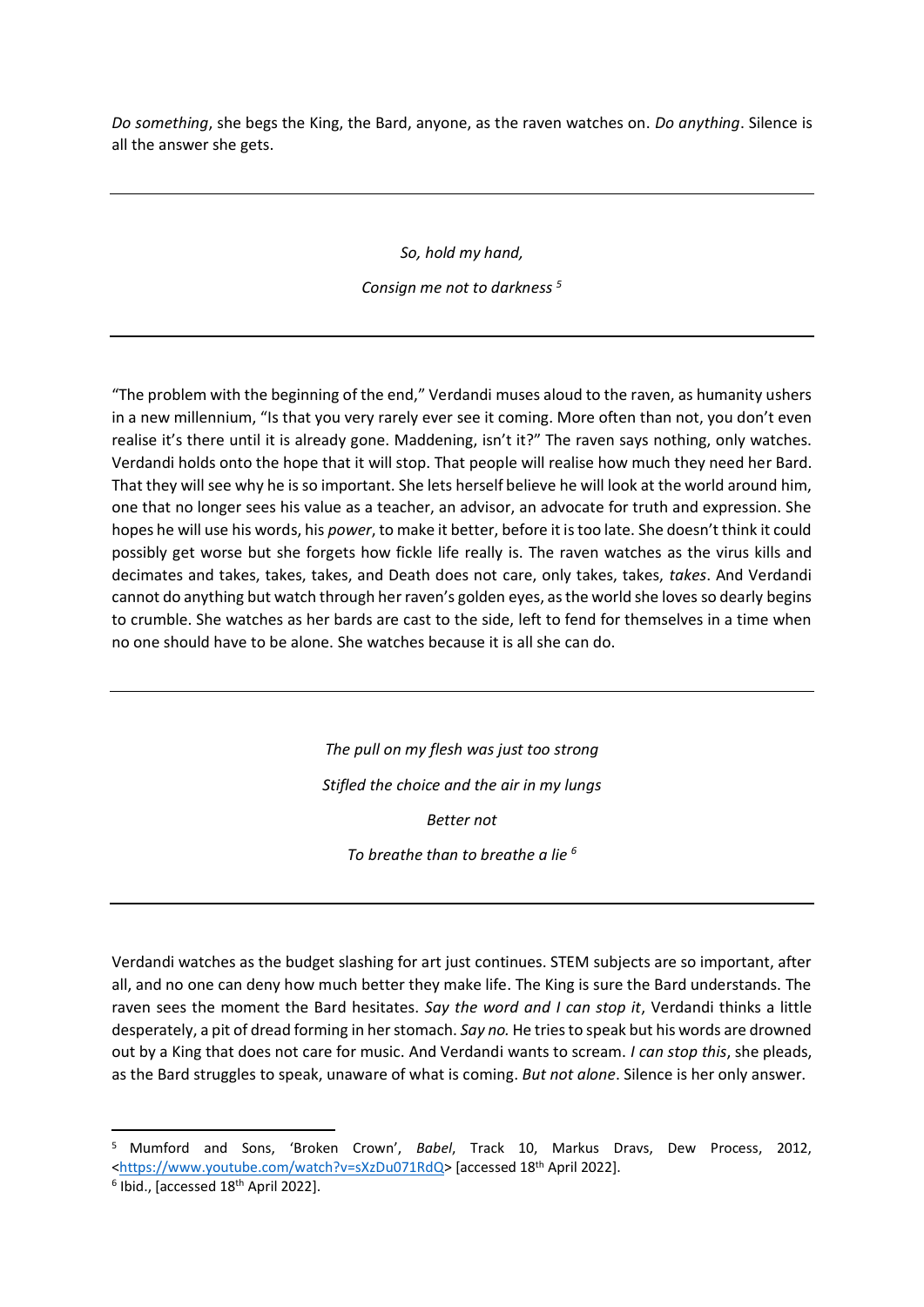*So, crawl on my belly 'til the sun goes down, I'll never wear your broken crown I can take the road and I can fuck it all away But in this twilight, how dare you speak of grace? <sup>7</sup>*

The raven watches as the Bard is pushed away, his words falling on deaf ears. She watches as he's told to make do with less and less, while the King takes, takes, *takes* and does not think to give. She watches as push comes to shove and the Bard decides that he will not go gentle into that good night. <sup>8</sup> "If you think I'll stand by and let you do this, then-"

"Then what? What will you do, Bard? You'll scorn me? Vilify me? I have no need to fear your words anymore." Verdandi thinks him stupid. She remembers the days when a bard's voice was respected and feared.

The Bard is silent for a long moment, too long for Verdandi's liking. "Do you wish to get rid of me? Is that it?"

The King scoffs, frustrated. "What I wish is to never have to hear you ever again."

For just a moment, he forgets the power of a bard's words. A single, thoughtless moment of despair. But one moment is all that's needed to change everything. "Fine then," the raven hears the Bard whisper, vitriol thick on his tongue. "You'll have your wish, King. You will never see nor hear me ever again." He shrugs the lute from his back and throws it at the King's feet. The Bard leaves the King to his silence and the raven watches. And with a sad sigh, Verdandi starts to weave.

> *Seal my heart and break my pride I've nowhere to stand and now nowhere to hide Align my heart, my body, my mind To face what I've done and do my time <sup>9</sup>*

<sup>&</sup>lt;sup>7</sup> Ibid., [accessed 18<sup>th</sup> April 2022].

<sup>8</sup> Dylan Thomas, 'Do Not Go Gentle Into That Good Night', *Poets.org*, [n. d.]

[<sup>&</sup>lt;https://poets.org/poem/do-not-go-gentle-good-night>](https://poets.org/poem/do-not-go-gentle-good-night) [accessed 22nd April 2022].

<sup>9</sup> Mumford and Sons, 'Dust Bowl Dance', *Sigh No More*, Track 11, Markus Dravs, Universal Island Records Ltd., 2009, [<https://www.youtube.com/watch?v=OuJ6k-rmaX0>](https://www.youtube.com/watch?v=OuJ6k-rmaX0%20) [accessed 14th April 2022].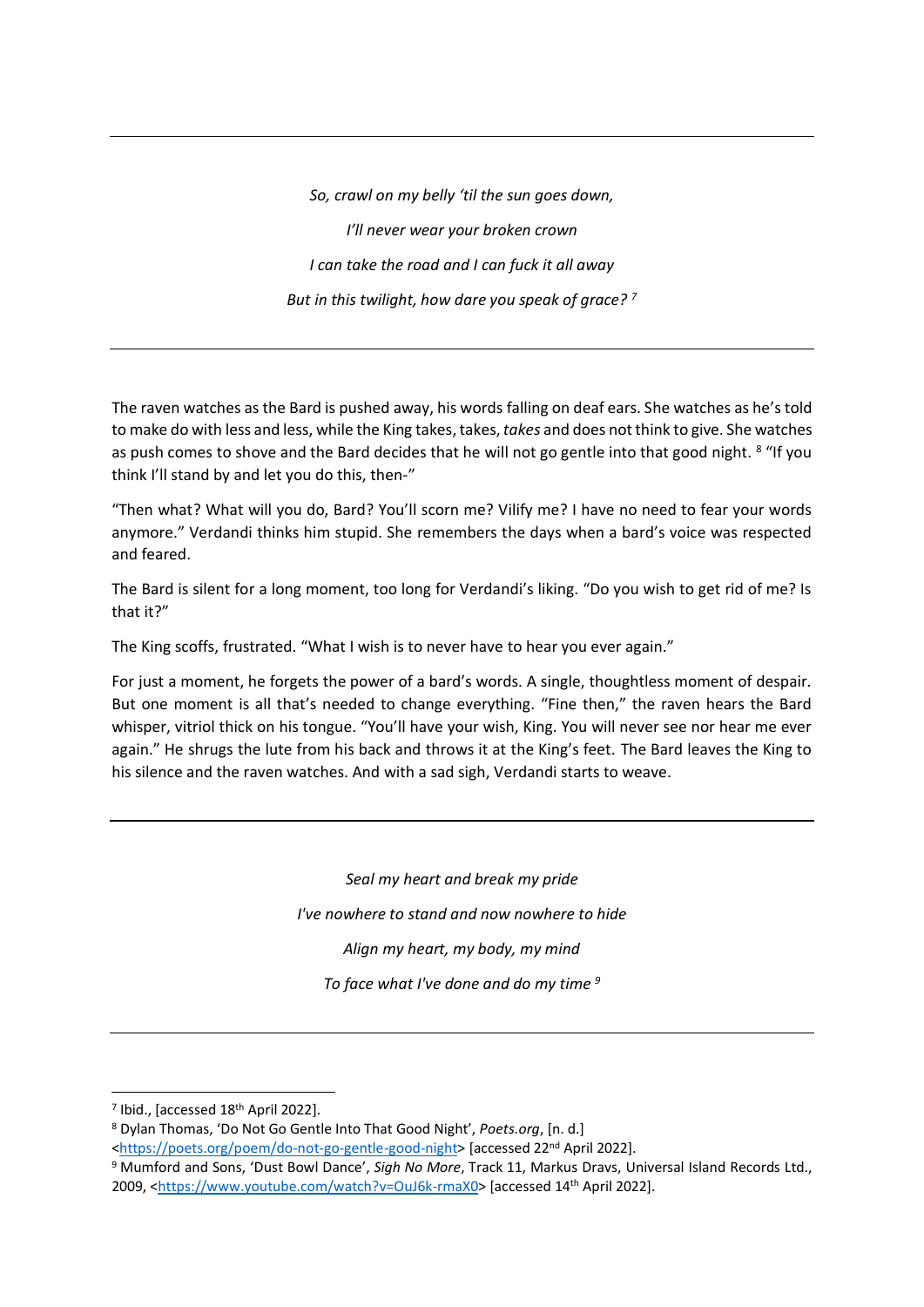Realisation does not come all at once. It is slow, gradual. Fewer people studying the humanities at university every year, an artist who becomes an accountant, the fantasy writer who goes into journalism instead. The number of people going to live theatre drops again and keeps dropping. And it doesn't stop. Institutions close, funding is redirected and slowly but surely, the only form of creative expression to be found is from swanky organisations, funded by private bodies. And even that starts to taper off. And the King doesn't notice, doesn't care to notice, not until years have passed since he last heard or saw something new.

> *But it was not your fault but mine And it was your heart on the line I really fucked it up this time Didn't I, my dear? <sup>10</sup>*

The raven watches as the King tries to undo what he has done; the promises of new funding, the reopening of old arts institutions. But people no longer care for art. It's not useful, they tell him, not like STEM, or economics, or politics. We just don't need it in a functioning society, they say. So the King goes to the Bard, but he cannot find him. He left this world and will not return.

"What have you done?!" The King screams at the empty room where he and the Bard once stood, side-by-side. He screams, blaming the Bard for all that has passed but the raven only looks on. "What have you done?" He says again, his voice little more than a whisper as he collapses to his knees. He weeps and the raven watches. And somewhere, realms away, Verdandi looks on with a tear-strained face.

"No." She whispers to him, even though he cannot hear. "What have *you* done?" Silence is her only answer and she has come to hate the sound of it.

*Didn't I, my dear? <sup>11</sup>*

<sup>10</sup> Mumford and Sons, 'Little Lion Man', *Sigh No More*, Track 7, Markus Dravs, Universal Island Records Ltd., 2009, [<https://www.youtube.com/watch?v=X7bHe--mp1g>](https://www.youtube.com/watch?v=X7bHe--mp1g%20%20) [accessed 14th April 2022].

<sup>&</sup>lt;sup>11</sup> Ibid., [accessed 14<sup>th</sup> April 2022].